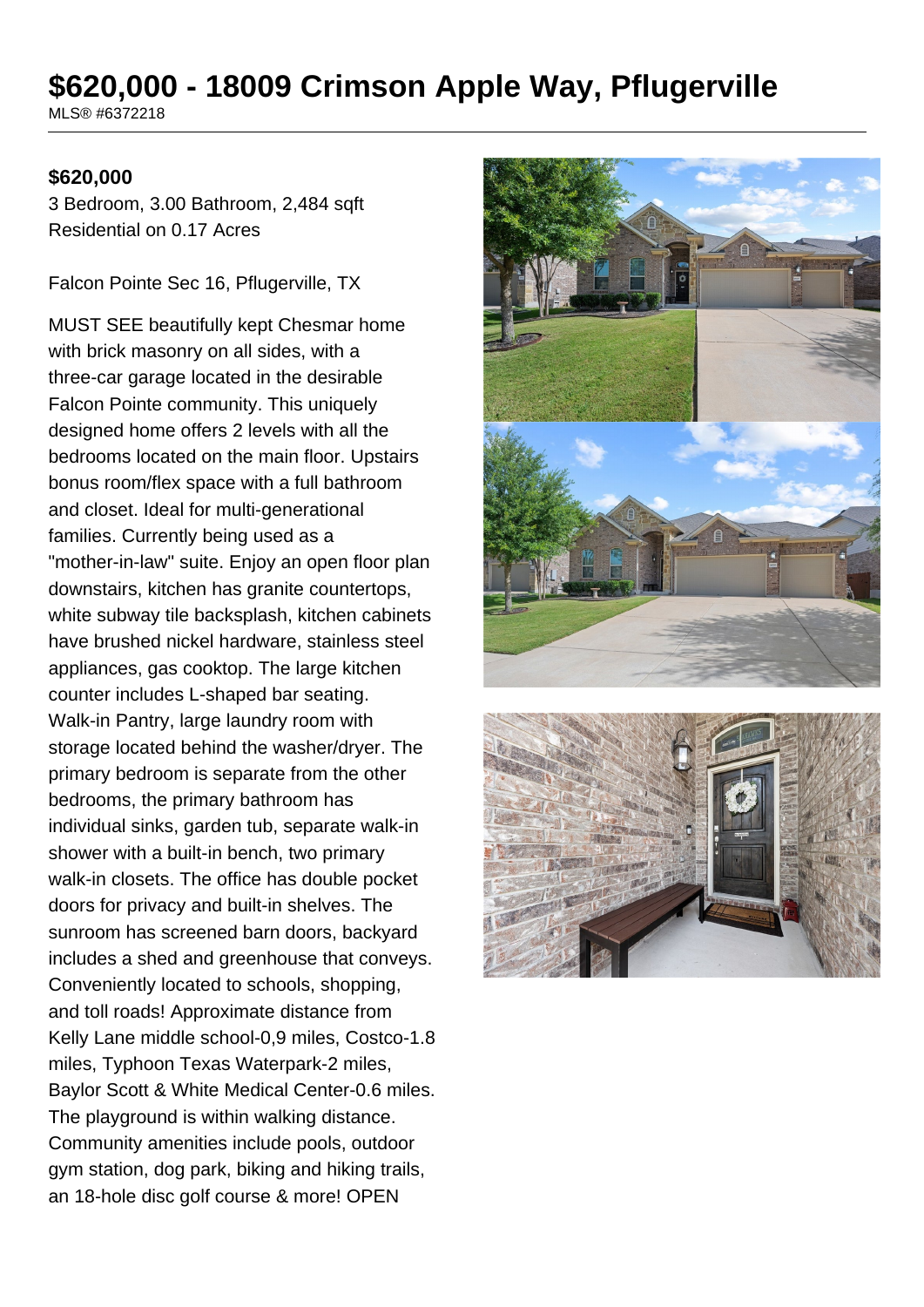HOUSE SATURDAY (6/18) 12-4pm & SUNDAY (6/19) 11am-3pm

Built in 2014

## **Essential Information**

| MLS@#                 | 6372218                        |
|-----------------------|--------------------------------|
| Price                 | \$620,000                      |
| <b>Bedrooms</b>       | 3                              |
| <b>Bathrooms</b>      | 3.00                           |
| <b>Full Baths</b>     | З                              |
| <b>Square Footage</b> | 2,484                          |
| Acres                 | 0.17                           |
| <b>Year Built</b>     | 2014                           |
| <b>Type</b>           | Residential                    |
| Sub-Type              | <b>Single Family Residence</b> |
| <b>Status</b>         | Active                         |

## **Community Information**

| 18009 Crimson Apple Way |
|-------------------------|
|                         |
| Falcon Pointe Sec 16    |
|                         |
|                         |
|                         |
|                         |
|                         |

## **Amenities**

| <b>Utilities</b> | Electricity Available, Fiber Optic Available, Natural Gas Available,<br>Underground Utilities, Water Available |
|------------------|----------------------------------------------------------------------------------------------------------------|
| Features         | Clubhouse, Community Mailbox, Dog Park, Playground, Pool, Tennis<br>Court(s), Courtyard                        |
| Parking          | Attached                                                                                                       |
| Garage Spaces    | 3                                                                                                              |
| View             | <b>None</b>                                                                                                    |
| Waterfront       | <b>None</b>                                                                                                    |
| <b>Interior</b>  |                                                                                                                |
| Interior         | Carpet, Tile                                                                                                   |